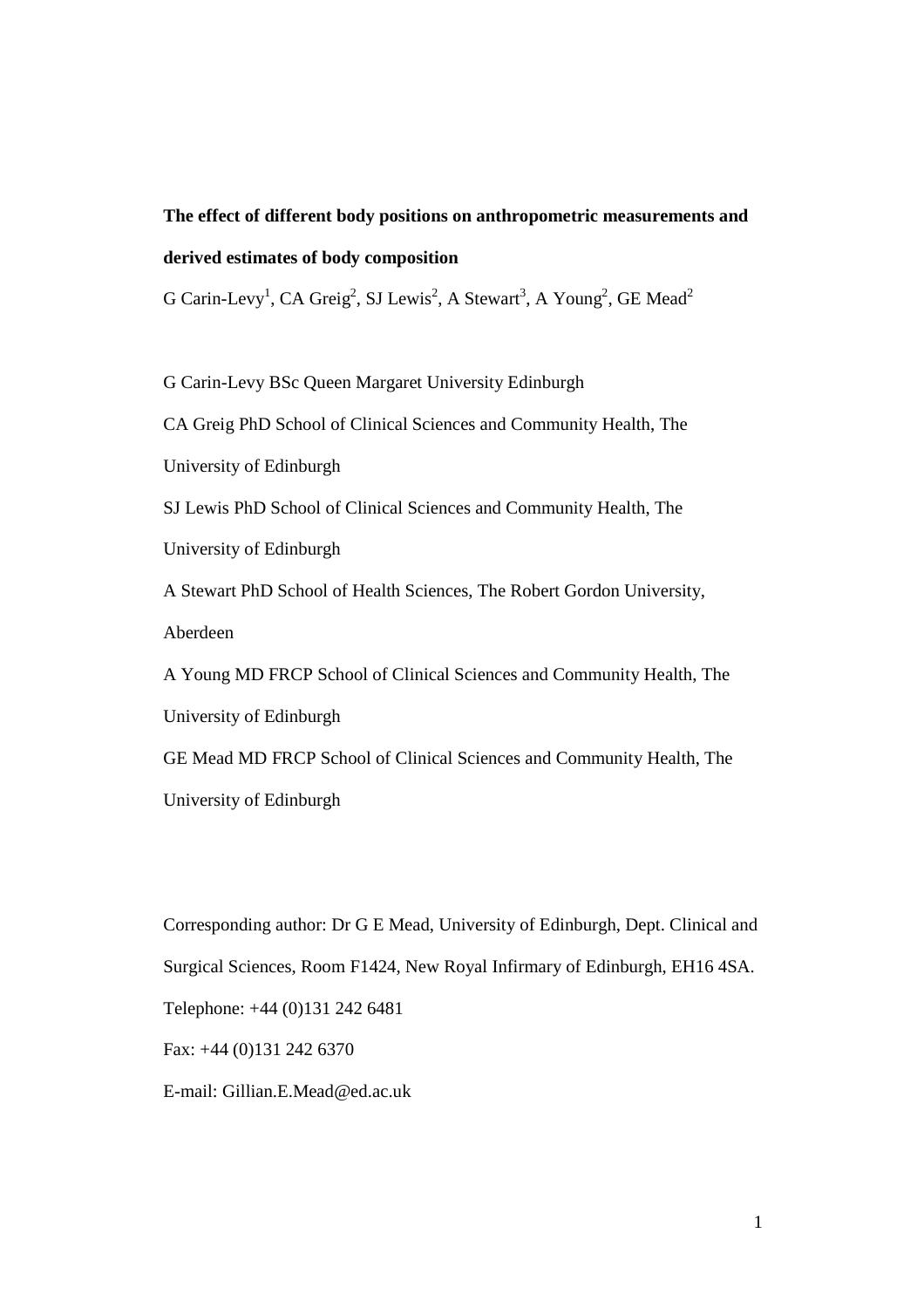#### **Abstract**

**Purpose:** Measurement of cross-sectional lean limb area using physical anthropometry is usually performed in the standing position, but sometimes this may be impractical. Our aim was to determine the effect of different positions on cross-sectional lean area of the upper arm, calf and thigh derived from girth and skin-fold measurements.

**Methods:** Twenty healthy volunteers participated. Girth and skin-fold thickness of the upper arm, calf and thigh were measured in the standing, sitting and supine positions. We derived lean cross-sectional area  $(cm<sup>2</sup>)$ , and calculated the mean difference, its 95% confidence intervals (CI), and the 95% limits of agreement (LOA) between standing and the other two positions.

**Results:** For the upper arm, mean differences in lean cross-sectional area for the supine-standing and sitting-standing positions were  $0.7 \text{cm}^2$ , (95% CI-0.6 to 2.0) and  $-0.6$ cm<sup>2</sup>, (95% CI  $-1.4$  to 0.3) respectively. Mean differences for thigh were 3.9cm<sup>2</sup> (95% CI -2.3 to 10.1) and -4.3cm<sup>2</sup> (95% CI -8.6 to 0.0) for supinestanding and sitting-standing respectively. For the calf, mean difference for supine-standing was  $-3.1 \text{cm}^2$  (95% CI  $-5.3$  to  $-0.9$ ), while for sitting-standing it was  $0.3 \text{cm}^2$  (95% CI-1.8 to 2.4). The range of values expected to cover agreement for 95% of subjects (LOA) was widest for the thigh and narrowest for the upper arm.

**Conclusion:** In young healthy subjects, lean cross-sectional area differs according to measurement position, particularly for the lower limb. The same measurement method should be used in any one individual when monitoring change.

Key words: physical anthropometry, body position, muscle cross-sectional area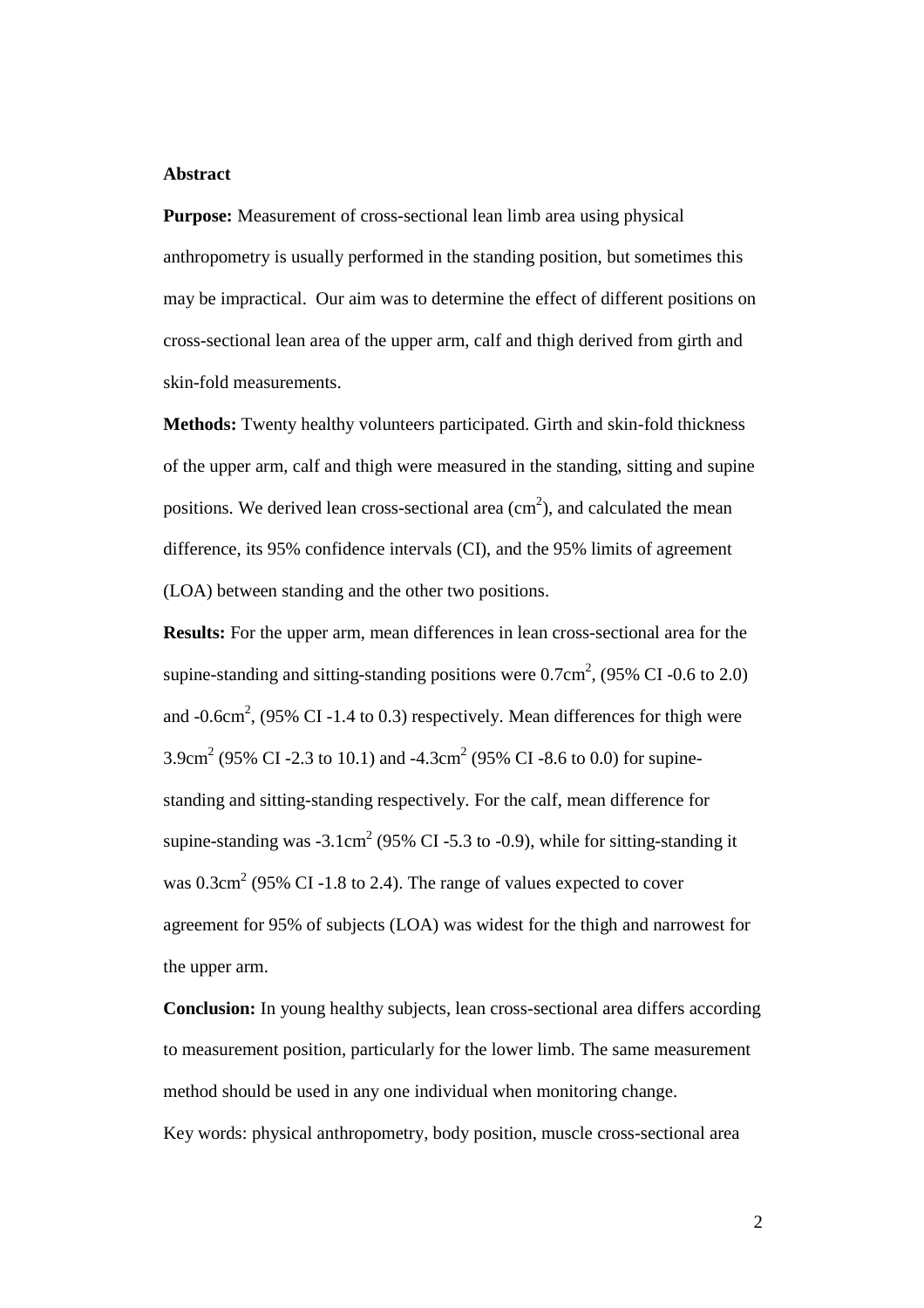#### **Introduction**

Anthropometry is a non-invasive method for assessing nutritional status, growth and development and sports performance, including estimation of overall and limb-specific muscle mass. This was first done in a systematic way over 80 years ago [1]. Later, in the 1940s, pioneering work on nitrogen retention by adipose tissue spearheaded research into body fat estimation [2] and the subsequent use of densitometry to validate over a hundred equations which predict adiposity from surface anthropometry [3,4]. In the 1980s a standardized protocol for anthropometric measurements was proposed [5]. More recently, the International Society for the Advancement of Kinanthropometry (ISAK) [6], developed a series of standard anthropometric protocols and measurements which are quality assured (% technical error of measurement, intra and inter-tester) and include examinations and qualifications.

ISAK stipulates that anthropometric measurements should be carried out in the standing position, with the exception of the thigh skin-fold which is measured with the subject sitting unsupported on a box. This method may not always be practical. For example, in medical specialities such as stroke medicine and intensive care, where anthropometry could be used to monitor nutritional status and muscle wasting, many patients are nursed in bed and are unable to stand, necessitating anthropometric measurements in sitting or supine positions [7].

We have therefore adapted the ISAK technique for use in the sitting (supported) and supine positions (appendix). Our aim was to establish how well the adapted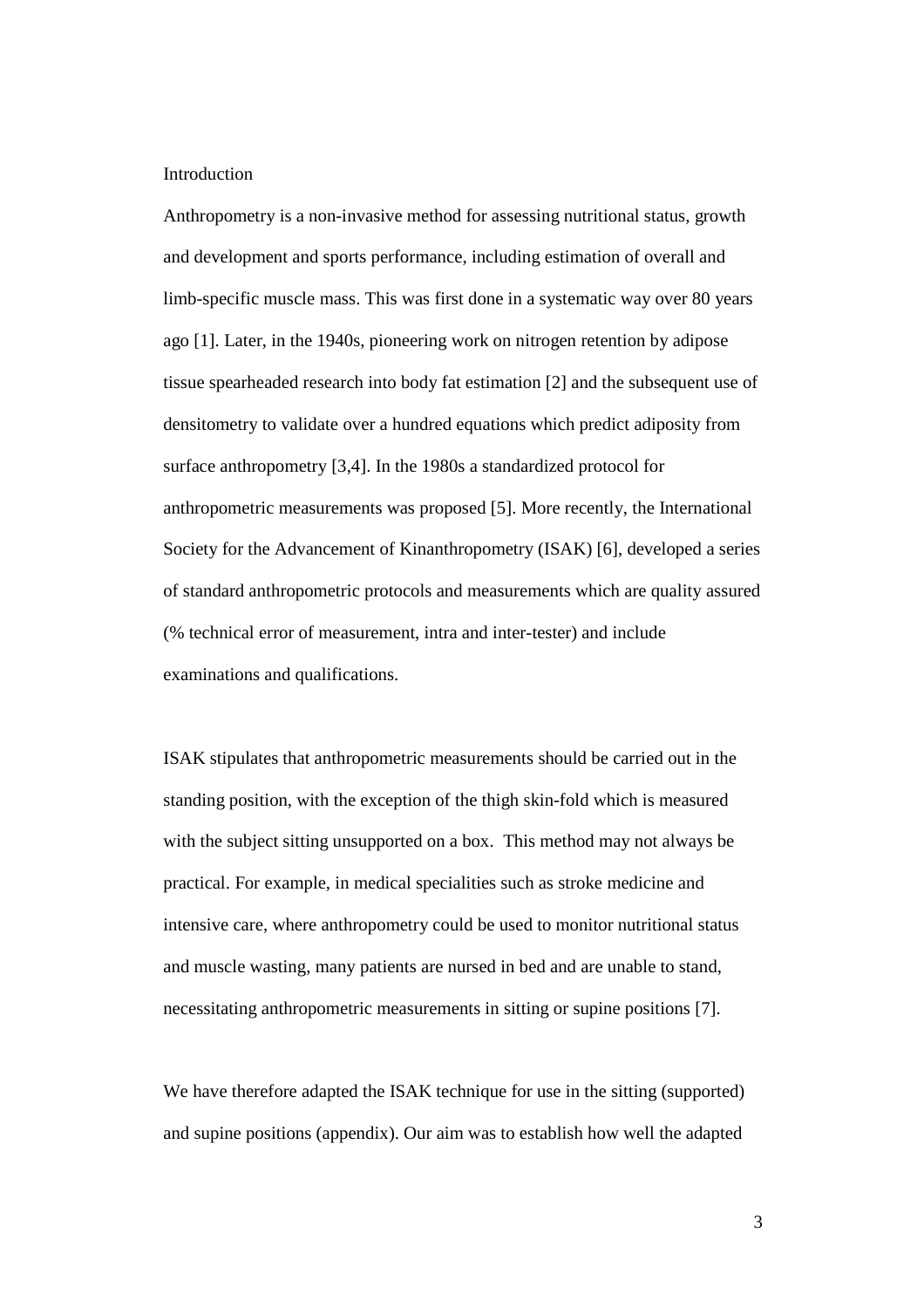techniques agreed with the established methods, to determine whether the techniques could be used interchangeably, or whether one method could replace another. This method comparison study was analysed using Bland & Altman's method for calculating limits of agreement [8].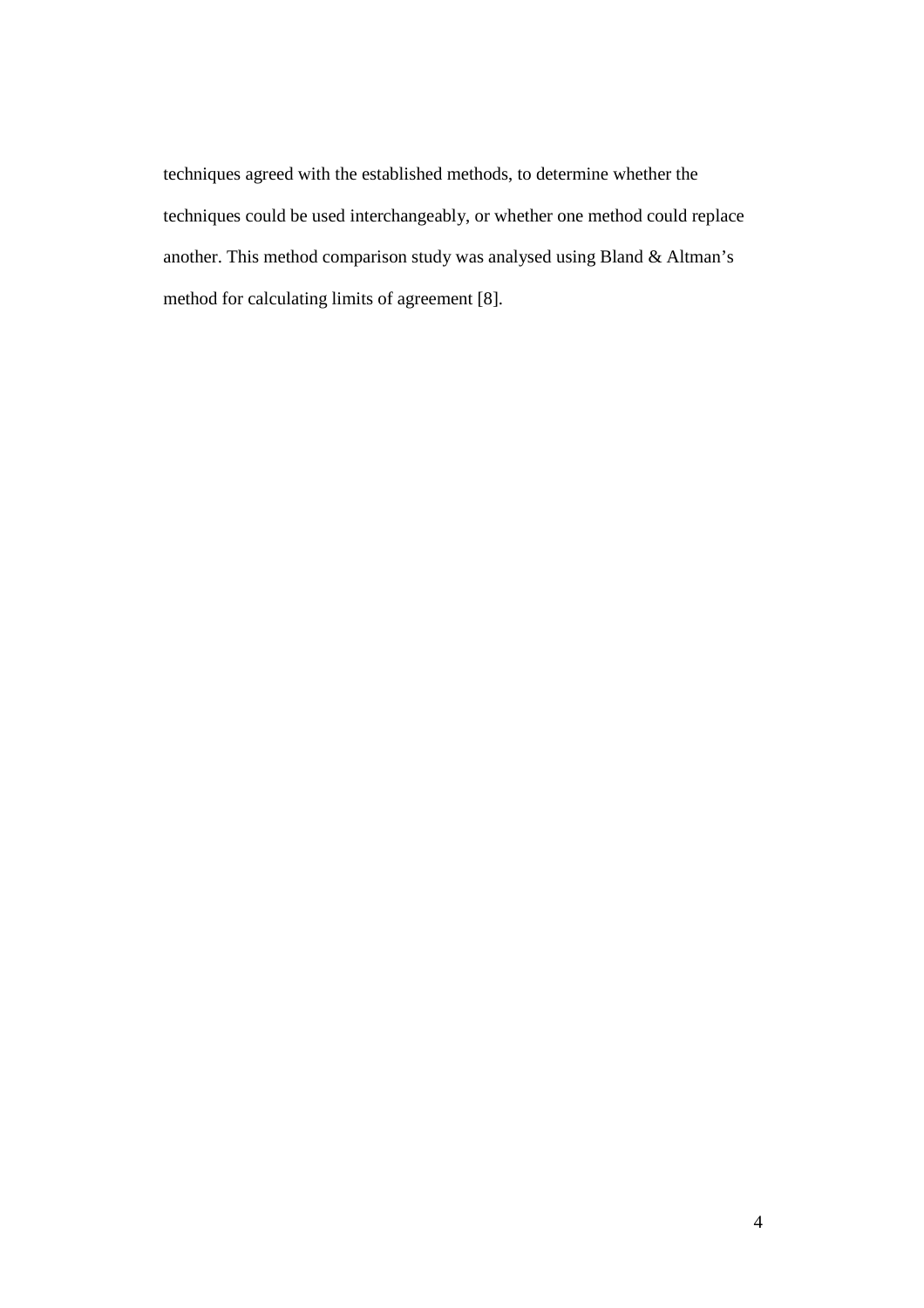#### **Methods**

Healthy volunteers were recruited via advertisements on hospital notice boards, via the University staff email system and from among colleagues. Formal sample size calculations were not applicable for this type of method comparison study. The study received local Research Ethics Committee approval. Written informed consent was obtained from all volunteers. The study was performed at Lothian University Hospital Trust's Clinical Research Facility*.* 

 The rationale for the study involved predicting muscle circumference from girths and skinfold measurements which were made following 'landmarking' the body, ie, locating and marking an appropriate point on the skin surface which can be related to the underlying skeletal structure. Assuming limb cross-sections are circular and concentric, then the muscle circumference equates to the limb circumference from which the skinfold (multiplied by  $\pi$ ) is subtracted [9,10]. All measurements were carried out by an ISAK qualified (level II) anthropometrist using Harpenden skinfold calipers (British Indicators, Burgess Hill, UK), an anthropometric metal tape measure (Lufkin, Cooper Industries USA), and a Segmometer (Rosscraft, Surrey, Canada).

The upper arm girth at the mid acromiale – radiale level, biceps and triceps skinfolds, mid thigh girth and skinfold (mid way between inguinal crease and anterior patella) and medial calf girth and skinfold were measured on the right side of the body in the three positions: 'standing ie. ISAK position', 'sitting' and 'supine'. These positions were chosen because of their functional relevance for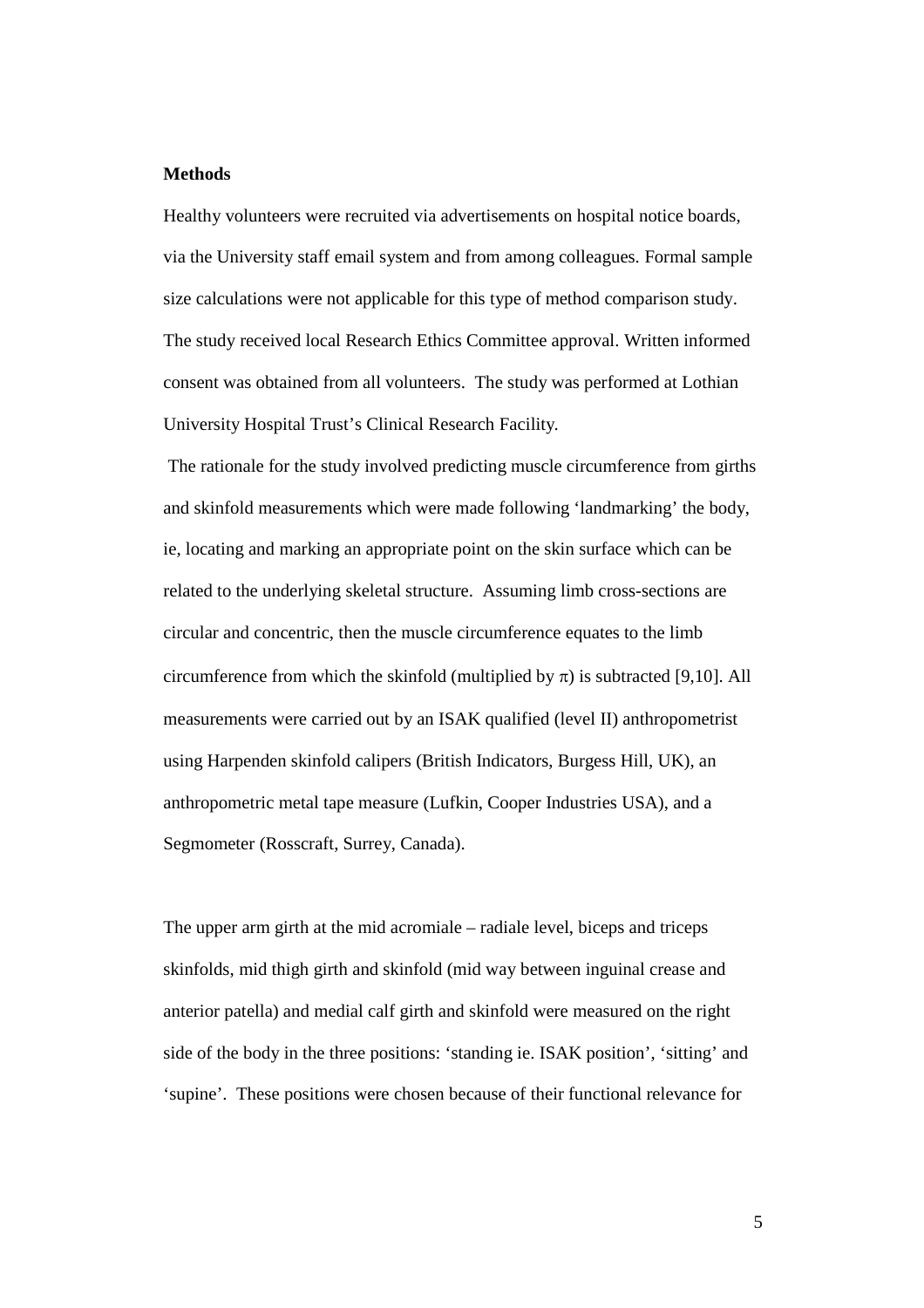important activities of daily living. The sites for the ISAK position were marked with a black pen. The sites for the 'sitting' position were marked with a blue pen, if different from previous site, and made while sitting supported on a wooden chair which had a horizontal seat, a vertical back and two arm rests. The sites for the 'supine' position were marked with a green pen, if different from previous two sites, and made while lying on a treatment couch (see Appendix). All sets of measurements were taken within 1 hour with no fluid intake allowed between sets. Measurements were taken to the last completed mm. Stature and body mass were measured using a Stadiometer (BodyCare, UK) and weighing scales (SECA 954 1309109, Germany). Stature was measured to the last completed mm and mass recorded in kg to 2 decimal places. The volunteers wore light weight shorts and a T-shirt.

Prediction equations [10] were used to calculate the lean cross sectional areas (i.e. muscle and bone)

LA =  $(G-\pi S)^2 / 4\pi$ 

LA = lean cross-sectional area

S=skinfold

G=girth

The mean of the biceps skinfold and triceps skinfold was used to calculate the upper arm skinfold.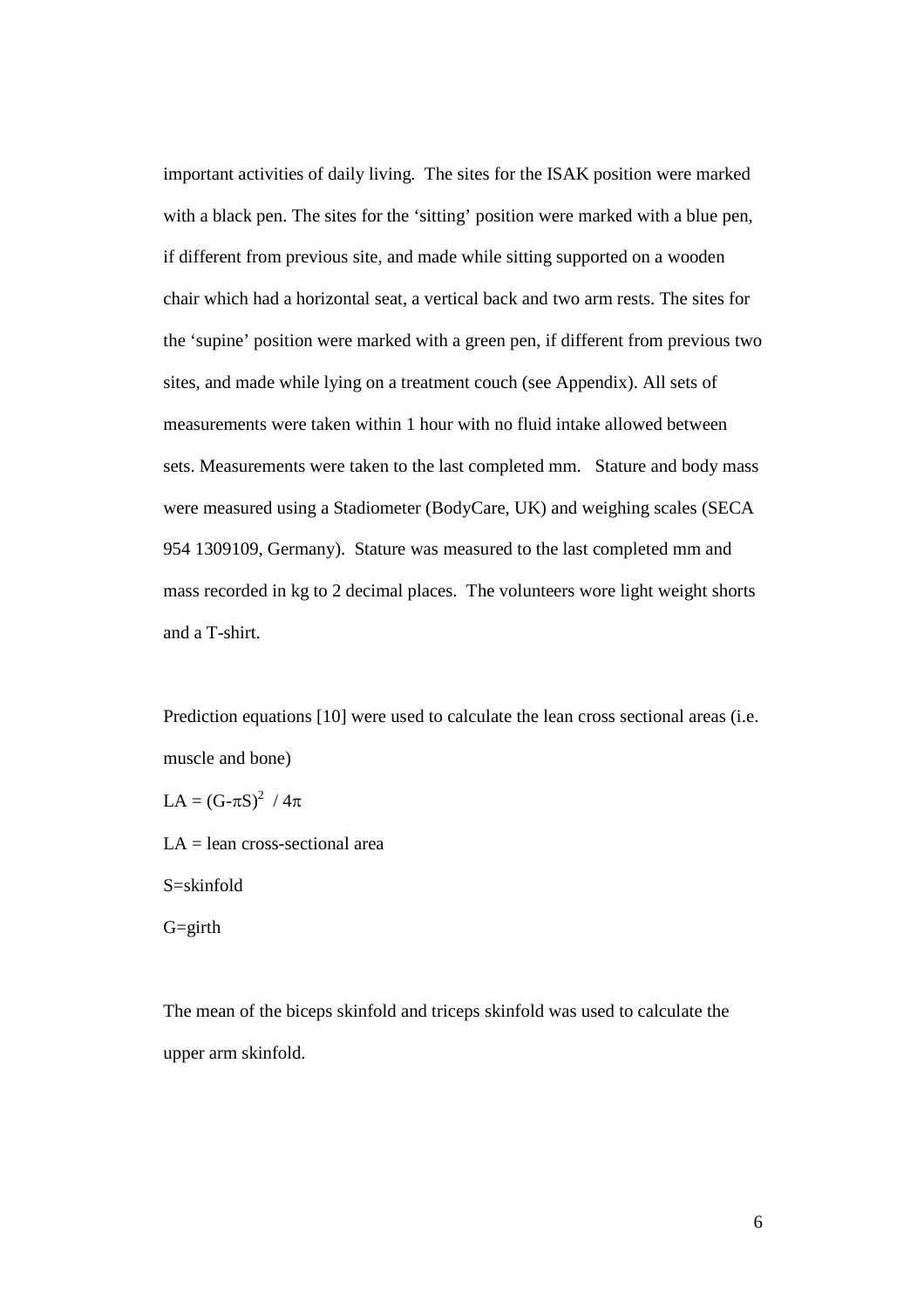Mean differences between pairs of measurements were calculated to assess the overall bias of one method compared to the other. The 95% confidence intervals for the mean differences were also calculated. Bland & Altman's method for calculating limits of agreement [8] was used to estimate the level of agreement between measurements taken in the supine or sitting positions compared to the ISAK (standing) position.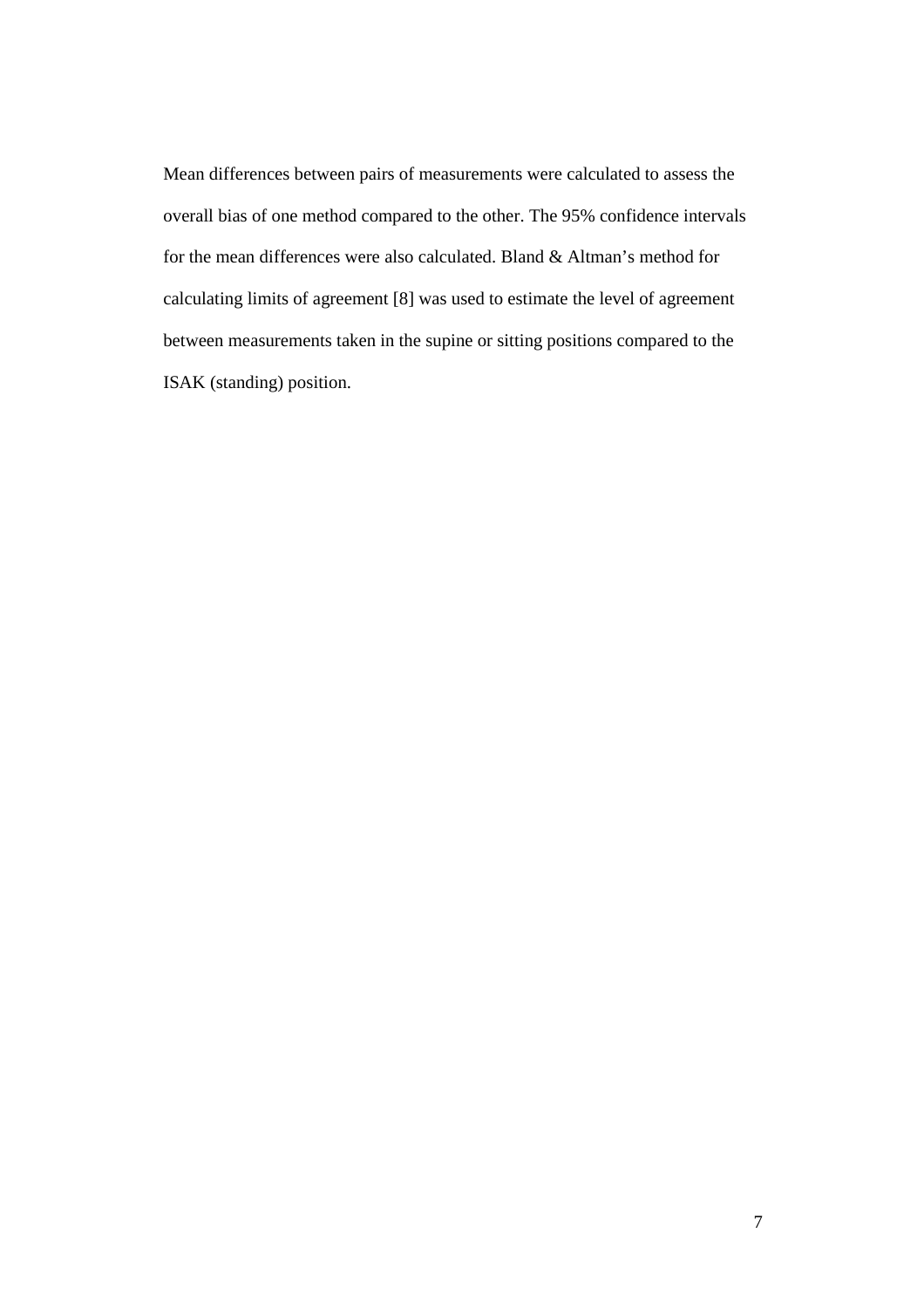#### **Results**

20 volunteers were recruited; their characteristics are shown in Table 2.

The Bland & Altman method for calculating level of agreement assumes that there is no relationship between the difference between the methods and the mean of the methods. It also assumes that the distribution of the differences is approximately Normal [8]. Both these assumptions were tested statistically for each comparison and no violations were found.

Table 2 shows the mean cross-sectional area (upper arm, thigh  $\&$  calf) in the three positions and the mean difference and 95% confidence interval for each pair of comparisons. The range of values covering the agreement expected between the supine or sitting method and the ISAK method is expressed as the 95% limits of agreement.

The mean difference is an estimate of the average bias of the supine or sitting method relative to the ISAK method. Mean differences close to zero suggest that overall the methods agree well. The 95% confidence interval is an indication of the range within which the bias is likely to be, based on that set of data. It is a clinical judgement as to whether or not that range of bias is important and it depends on the particular measurement and the use to which it is to be put.

For the upper arm (Table 2) the mean differences were small in relation to the absolute mean area and the 95% confidence intervals were narrow. This suggests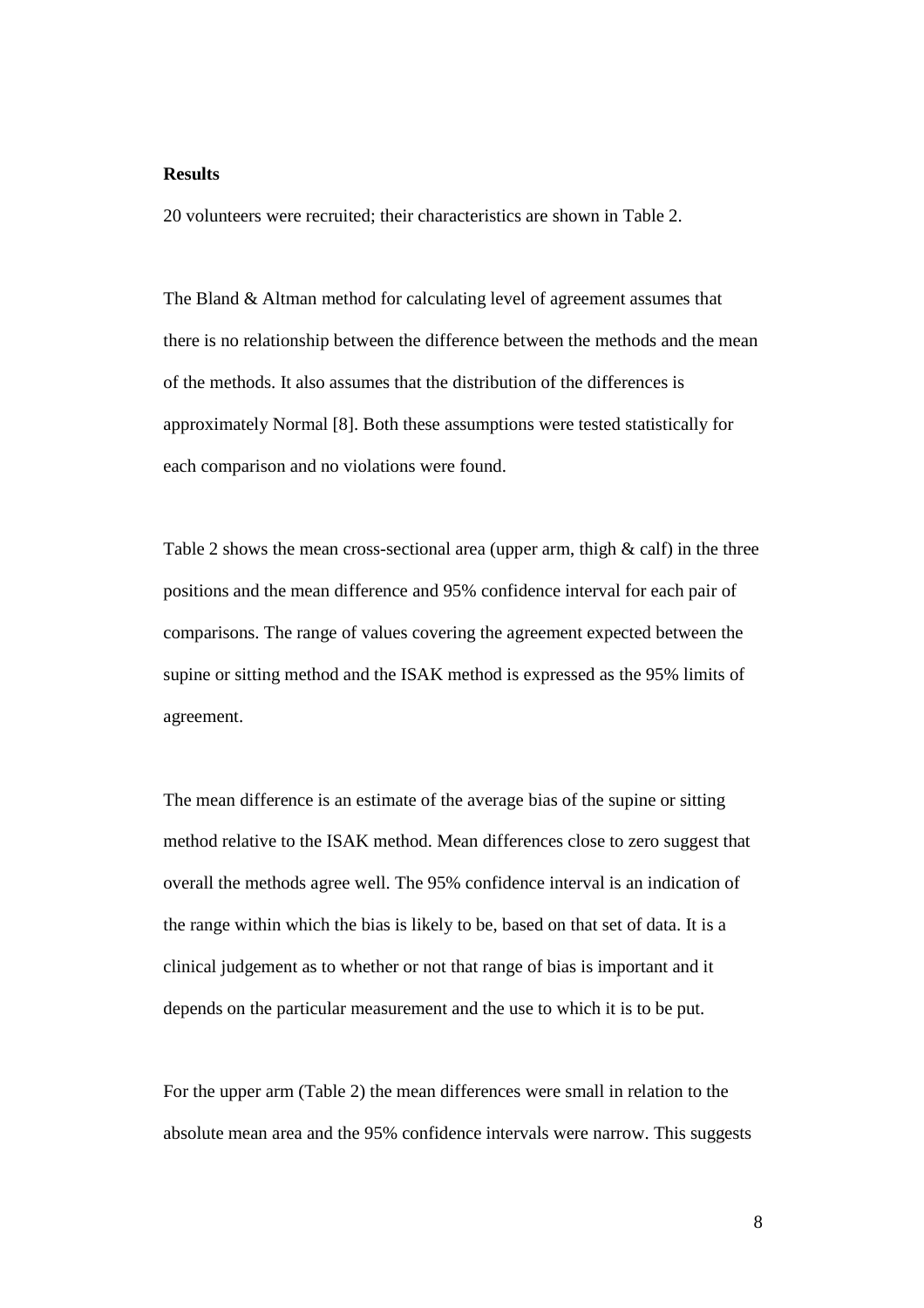that there was little overall bias between the pairs of methods for the upper limb. This was also true for the calf for the comparison of the sitting and ISAK method. The mean difference was greater for the supine-ISAK comparison in the calf and for both method comparisons in the thigh. In the thigh, supine lean cross-sectional area was greater than ISAK. However, for the supine-ISAK comparison in the thigh, the 95% confidence interval was wide indicating that there could be a mean difference of as much as  $10 \text{cm}^2$  between the methods. The confidence interval for the supine-ISAK comparison in the calf did not include zero suggesting that there was an overall bias between these methods, the supine position producing the lower estimates of cross-sectional area. In the thigh, zero was at the upper margin of the confidence interval for the sitting-ISAK comparison indicating less bias, with the sitting position producing the lower results.

The 95% limits of agreement indicate how well the methods are likely to agree for an individual. They are calculated as the mean difference plus or minus 1.96 times the standard deviation of the difference. This gives a range within which the agreement between the methods will fall for 95% of observations. Again, acceptable agreement cannot be defined statistically as it depends on clinical circumstances.

The limits of agreement in Table 2 suggest that agreement between the methods for an individual is likely to be greatest in the upper arm and lowest in the thigh.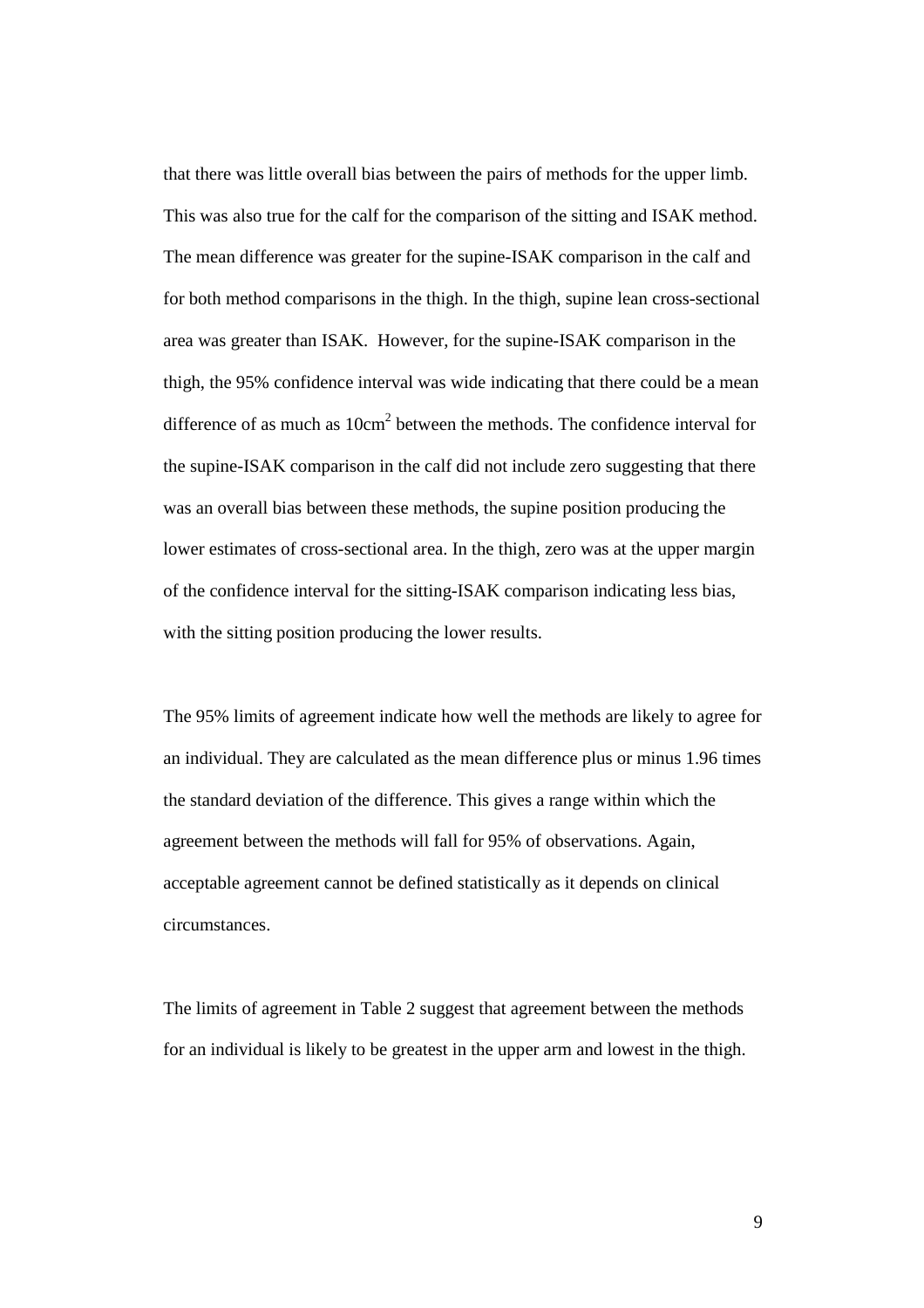#### **Discussion**

The measurement of different segments of the body using anthropometric methods is an inexpensive, non invasive way of estimating body composition. The internationally accepted ISAK method of positioning and measurement is not suitable for those who cannot tolerate standing or sitting unsupported. Hence we modified the ISAK method for practical use in the supine and sitting positions. We found that the position influenced anthropometric measurements and therefore suggest that the same position should be used in one individual when attempting to monitor change over time.

It has been suggested that a sample size of fifty is desirable for method comparison studies [11], but we were unable for practical reasons to recruit more than twenty participants. Nevertheless this study is still an important contribution to the anthropometry literature because it is the first to evaluate the level of agreement between the ISAK method and both supine and sitting for lean crosssectional area in healthy subjects. When we performed a subsequent study investigating longitudinal changes in muscle size and strength after stroke [12], we used the same body position when we repeated measurements.

The reasons why lean cross-sectional areas varied according to the position in which the measurements were taken are complex. The postural differences in measurements could be due to fluid movement and pressures (blood and extracellular fluid), which may respond to external hydrostatic influences. Also, the postural muscles are active when standing (and propriocepting), requiring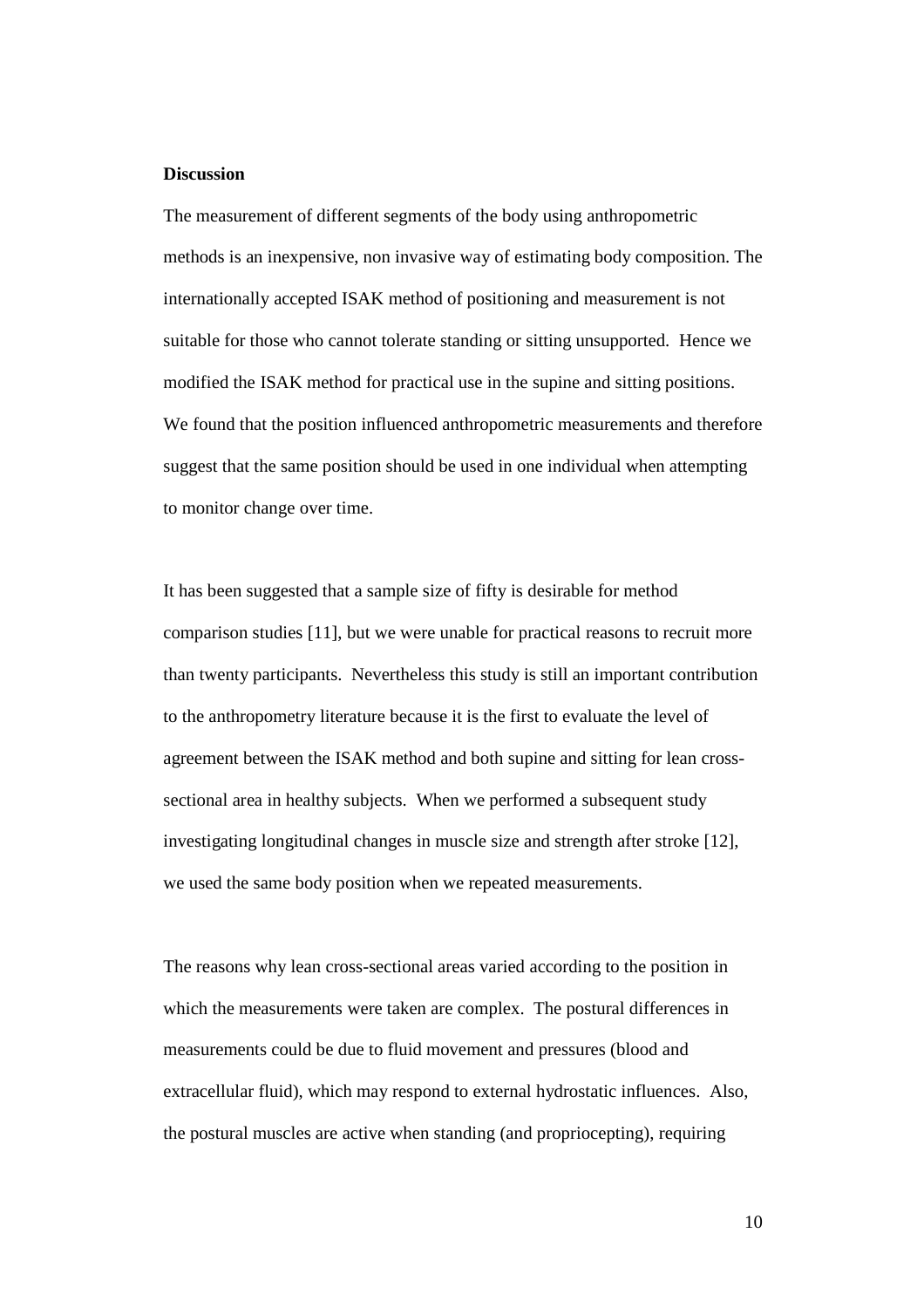altered length-tension relationships, relative to sitting or lying relaxed. This is true for both quadriceps and gastrocnemius, and therefore affects the front thigh and calf measurements. Contracting muscles may increase the adhesion of the surface between the muscle and the superficial adipose tissue, which would make a skinfold more difficult to raise.

What are the implications of this study? When anthropometry is performed in the supine or sitting position in healthy people, it is important to be aware that lower limb measurements, in particular lean cross-sectional area, may not be comparable to those that would have been obtained had the ISAK method been used. If a clinician or researcher is interested in monitoring changes in nutritional status or in muscle mass over time by using anthropometry, the same technique should be used whenever measurements are repeated. In the comparisons for which we found evidence of an overall bias, it may be possible to introduce a correction factor to standardise the new position in relation to the ISAK method.

This study was carried out in healthy young volunteers. Differences in plasticity of tissues and adiposity in older subjects or in those who are medically unwell may well have a greater influence on anthropometric measurements performed in different positions. Tothill and Stewart [10] concluded that the circular concentric model proved valid in estimating lean cross sectional area in the thigh, but acknowledged some wide individual variation, especially with increasing adiposity. In a non-athletic population with different resting muscle tone, and turgidity of overlying tissues, the results may display greater scatter.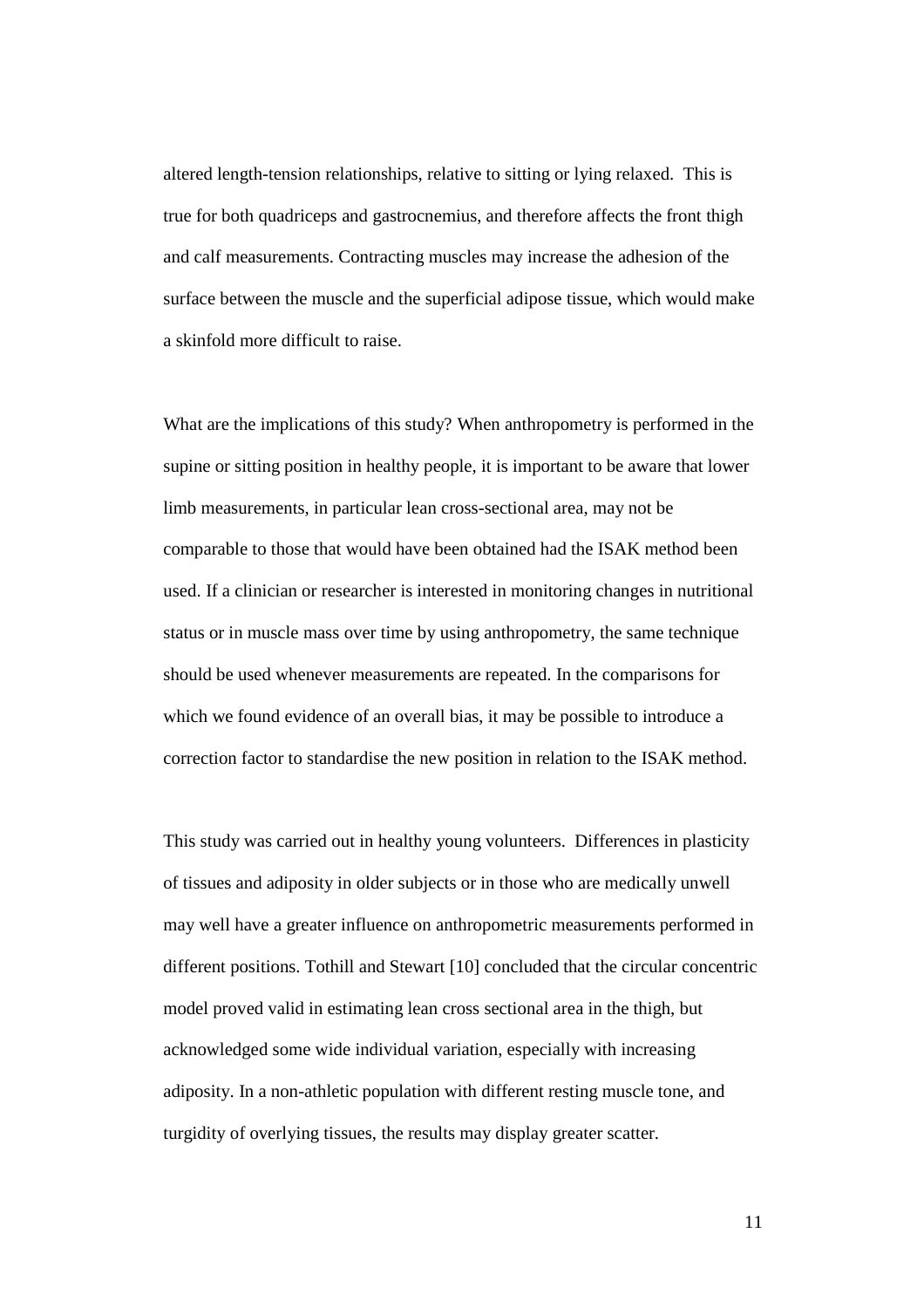We would urge researchers and clinicians to adhere wherever possible to the ISAK method and not to adapt its positioning without formally evaluating the effect of their modifications. Should it be impractical to use the ISAK position, researchers should ensure that the same method is used in individual patients to study changes over time. Further research is required in specific clinical groups to determine whether these findings can be generalized further.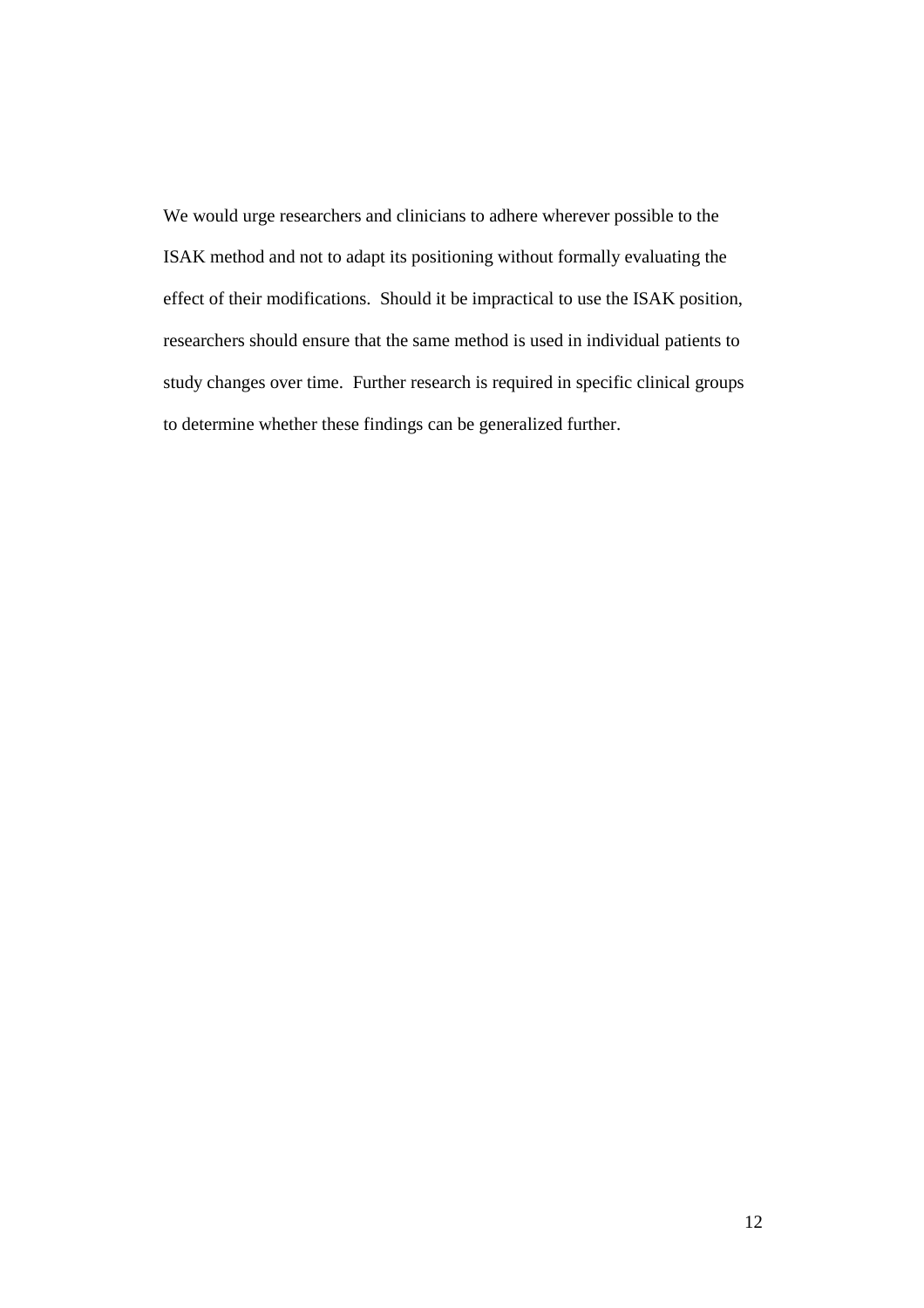#### **References**

1. Matiega J, The testing of physical efficiency. Am J Phys Anthropol 1921; 4: 223–230.

2. Behnke AR, Feen GB, Welham WC. The specific gravity of healthy men.

JAMA 1942; 118: 495-501.

3. Durnin JVGA, Womersley J. Body fat assessed from total body density and its estimation from skinfold thickness: measurements on 481 men and women aged from 16 to 72 years. Br J Nutr 1974; 32: 77-97.

4. Jackson AS, Pollock ML. Generalized equations for predicting body density of men. Br J Nutr 1978; 40: 497–504.

5. Lohman TG, Roche AF, Martorell R (Eds). Anthropometric standardization reference manual. Champaign IL: Human Kinetics, 1988: 1-90.

6. ISAK International Standards for Anthropometric Assessment. The International Society for the Advancement of Kinanthropometry, Potchefstroom, South Africa, 2001: 57-72, 73-88.

7. Brynningsen PK, Damsgaard EMS, Husted SE Improved nutritional status in elderly patients 6 months after stroke The Journal of Nutrition, Health and Aging 2007;11:75-79

8. Bland MJ, Altman DG. Statistical Methods for Assessing Agreement Between Two Methods of Clinical Measurement. Lancet I; 1986: 307-10.

9. Martin AD, Spenst LF, Drinkwater DT, Clarys JP. Anthropometric estimation of muscle mass in men. Med Sci Sports Exerc; 1990: 22, 729–733.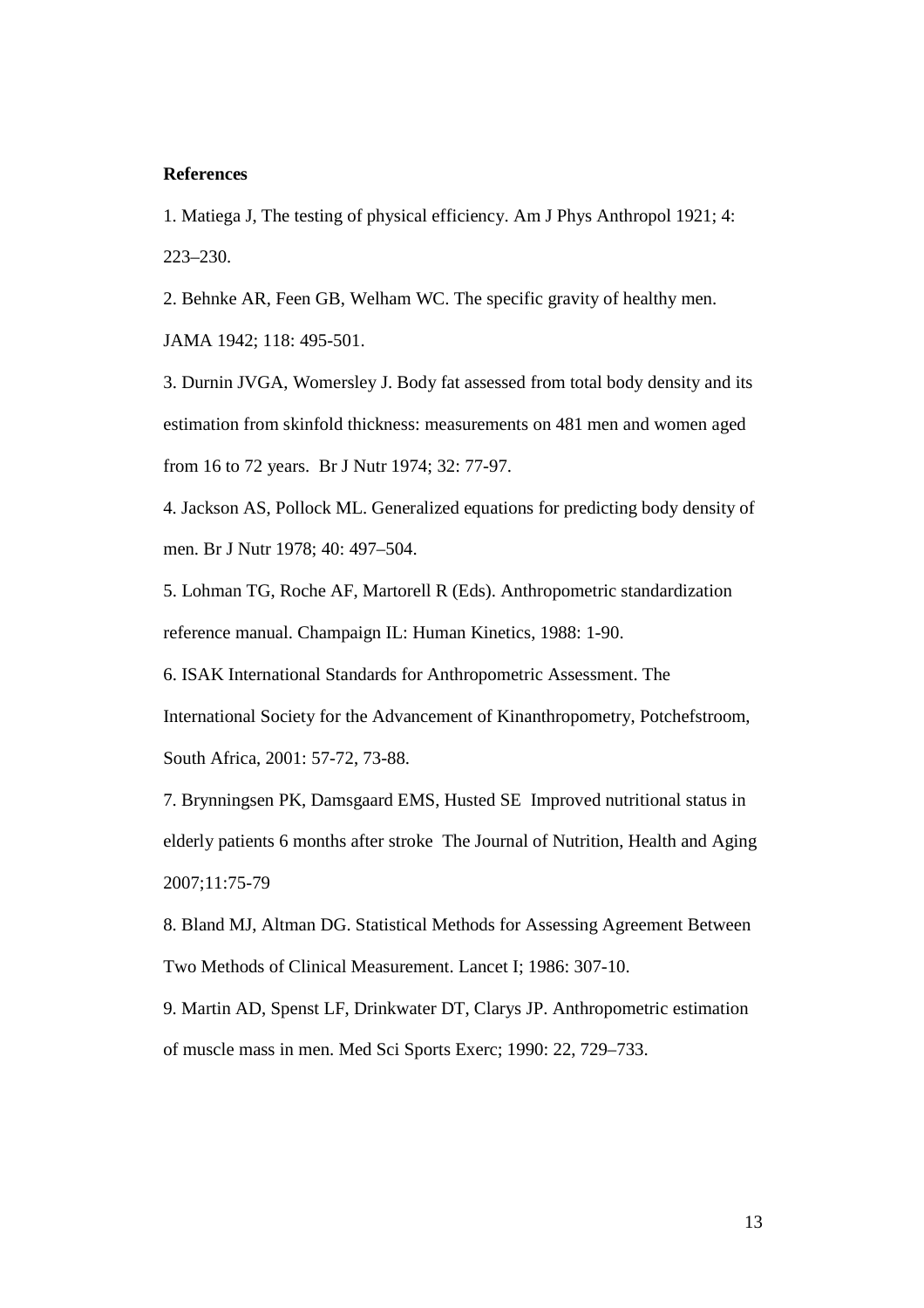10. Tothill P, Stewart AD. Estimation of Thigh Muscle and Adipose Tissue Volume using Magnetic Resonance Imaging and Anthropometry. J Sports Sci 2002; 20: 563-576.

11. Altman DG. Practical Statistics for Medical Research. London: Chapman and Hall, London, 1995: 396-400.

12. Carin-Levy G, Greig C, Lewis S, Hannan J, Young A, Mead G.

Longitudinal changes in muscle strength and mass after stroke. Cerebrovasc Dis 2006; 21:201-207.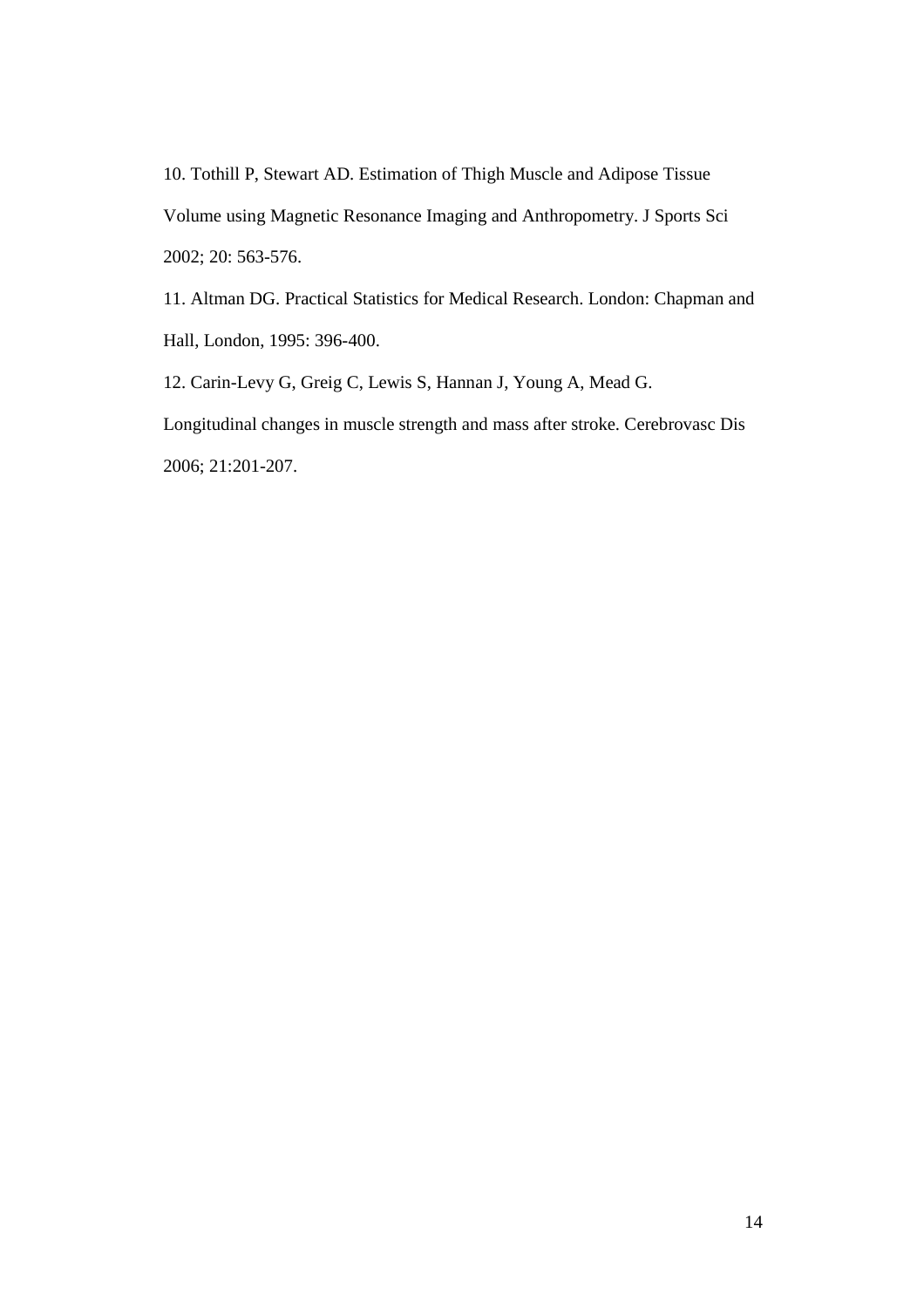### **Acknowledgements**

Ms Gail Carin-Levy was funded by the Stroke Association, UK (TSA 03/02). We

are grateful to the staff of the Clinical Research Facility, Royal Infirmary

Edinburgh, where this work was performed.

Competing interests: None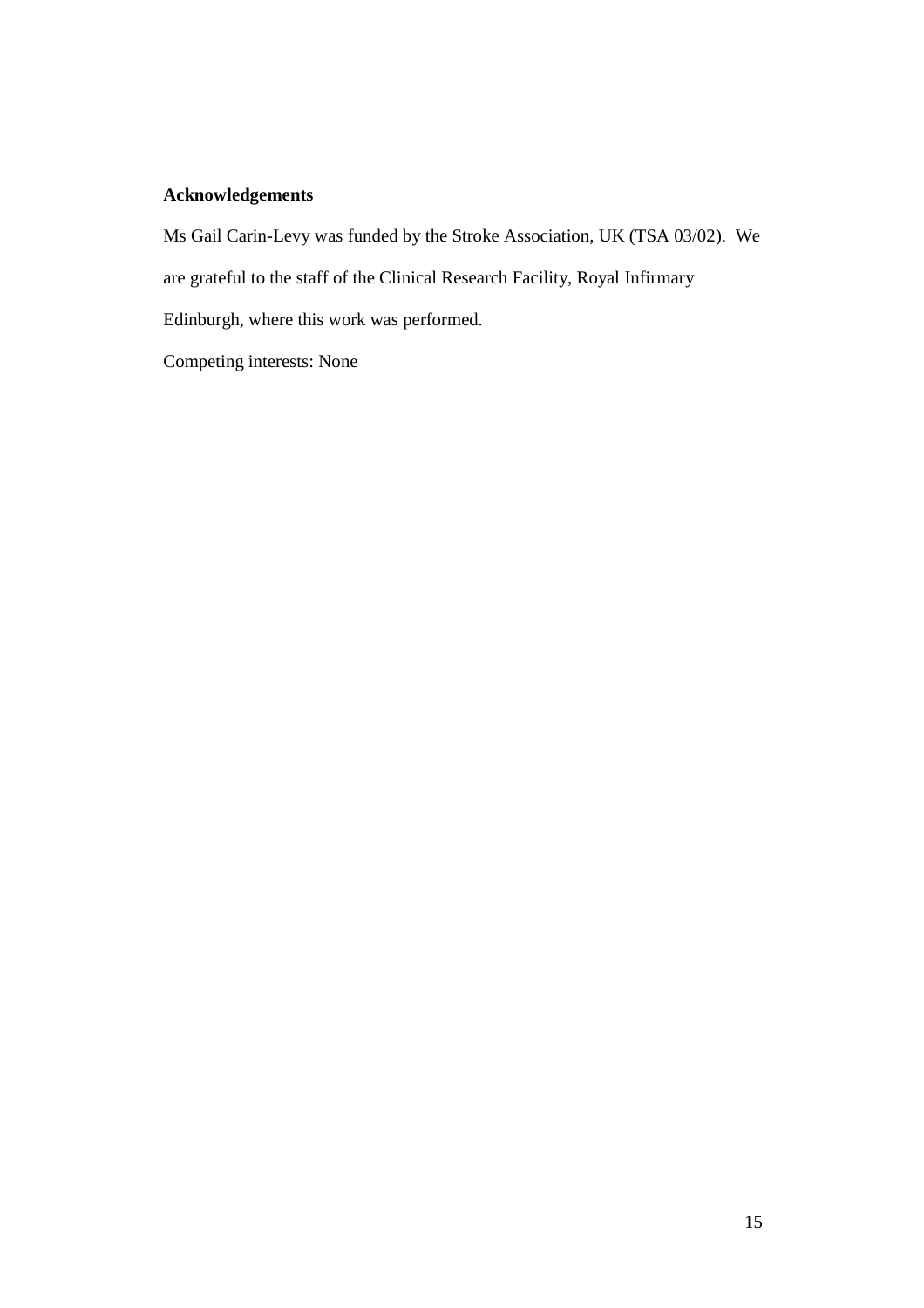Table 1: Physical characteristics of participants

|                                              | Males $(n=6)$ | Females $(n=14)$ |
|----------------------------------------------|---------------|------------------|
| <b>Median Age (range)</b>                    | $34(22-47)$   | $30(21-47)$      |
| <b>Stature</b> m (mean, SD)                  | 1.80(0.06)    | 1.66(0.04)       |
| <b>Mass</b> kg (mean, SD)                    | 79.7 (14.0)   | 62.6(8.0)        |
| <b>Body Mass Index</b> (kg.m <sup>-2</sup> ) | 24.4(2.6)     | 22.6(2.2)        |
| Sum of skinfolds*                            | 42.3(15.1)    | 54.9 (20.2)      |
|                                              |               |                  |

\* Sum of biceps, triceps, subscapular and iliac crest skinfolds, in the ISAK

position.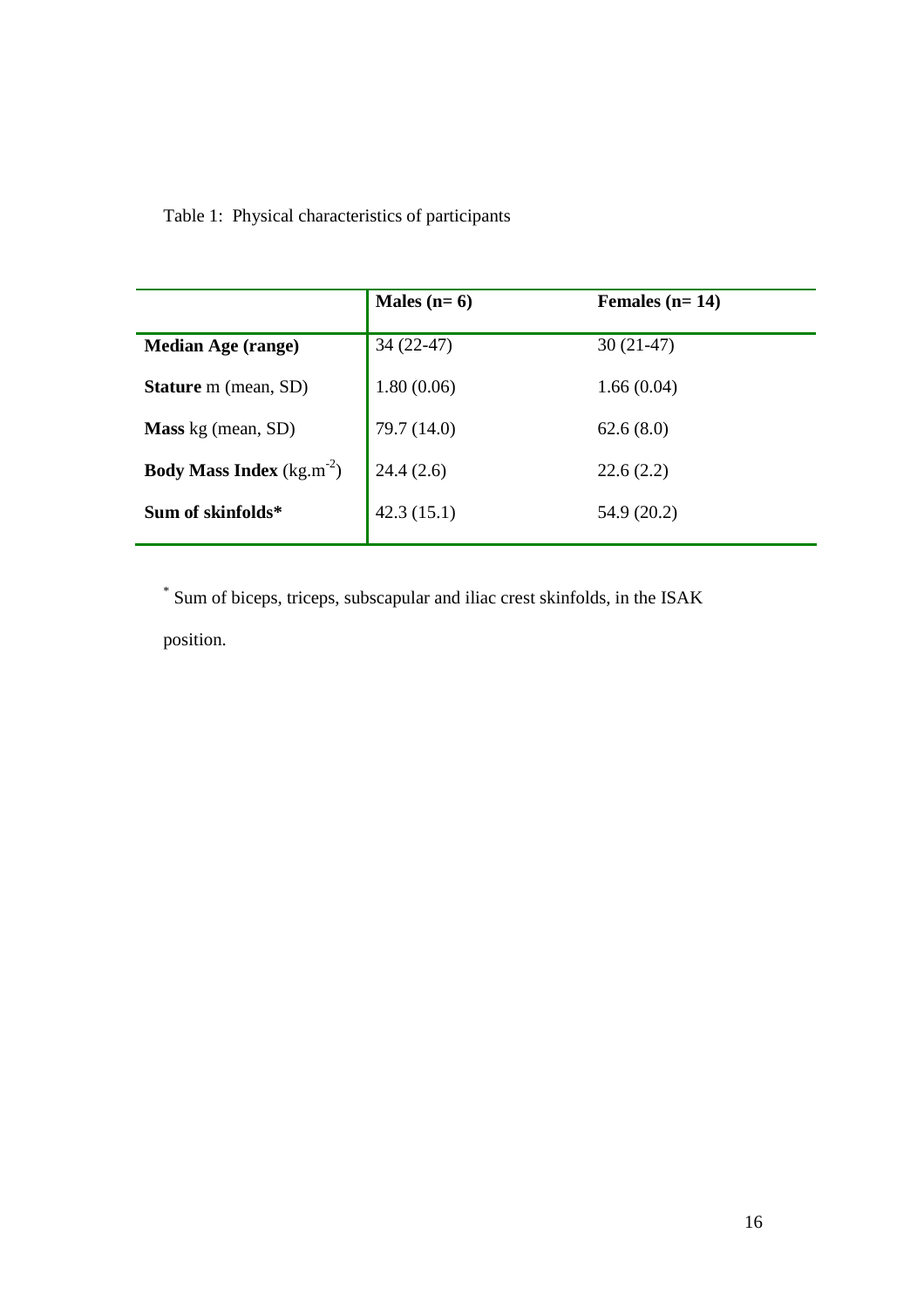Table 2: Differences between lean cross sectional area in cm<sup>2</sup> measured in three positions

| <b>Region</b>    | Mean (SD) area |              | Comparison     | <b>Mean</b>                     | 95% Limits of   |
|------------------|----------------|--------------|----------------|---------------------------------|-----------------|
|                  | $(n=20)$       |              |                | difference (95%                 | agreement       |
|                  |                |              |                | confidence interval)            |                 |
| <b>Upper arm</b> | Supine         | 55.3 (13.4)  | Supine - ISAK  | $0.7$ (-0.6 to 2.0)             | $-4.9$ to 6.3   |
|                  | Sitting        | 54.1 (12.6)  | Sitting - ISAK | $-0.6$ $(-1.4 \text{ to } 0.3)$ | $-4.3$ to 3.2   |
|                  | <b>ISAK</b>    | 54.6 (12.8)  |                |                                 |                 |
|                  |                |              |                |                                 |                 |
| <b>Thigh</b>     | Supine         | 148.2(34.5)  | Supine - ISAK  | 3.9 $(-2.3 \text{ to } 10.1)$   | $-22.6$ to 30.5 |
|                  | Sitting        | 140.0(39.0)  | Sitting - ISAK | $-4.3$ ( $-8.6$ to 0.0)         | $-22.7$ to 14.2 |
|                  | <b>ISAK</b>    | 144.3 (38.4) |                |                                 |                 |
|                  |                |              |                |                                 |                 |
| Calf             | Supine         | 86.8 (20.4)  | Supine - ISAK  | $-3.1$ ( $-5.3$ to $-0.9$ )     | $-12.4$ to 6.3  |
|                  | Sitting        | 90.1(20.3)   | Sitting - ISAK | $0.3$ (-1.8 to 2.4)             | $-8.7$ to 9.3   |
|                  | <b>ISAK</b>    | 89.8 (20.7)  |                |                                 |                 |
|                  |                |              |                |                                 |                 |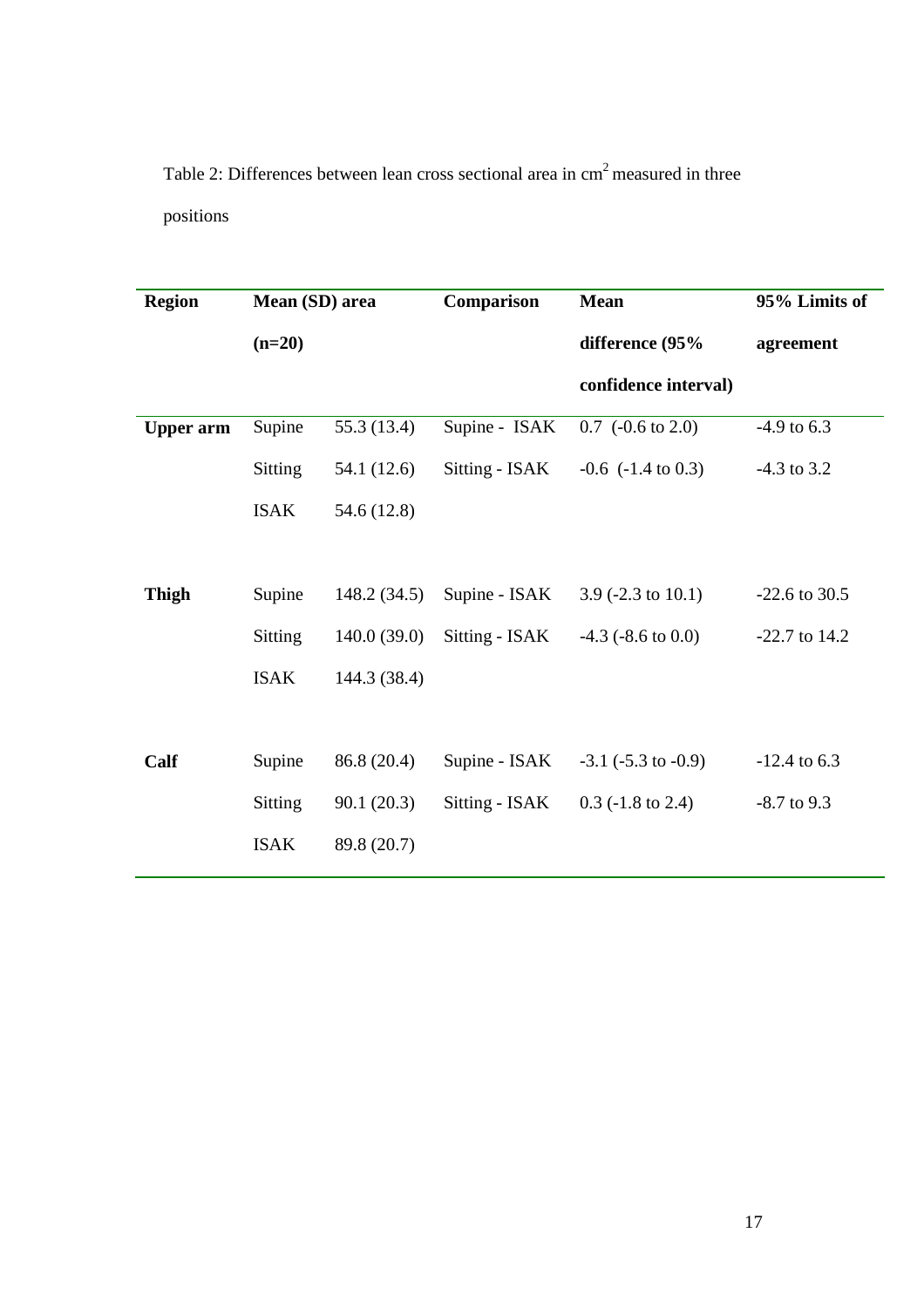## **Appendix**

Modifications of the ISAK positioning used for landmarking, girth and skinfold

measurements in this study.

|               | <b>Site</b>   | Landmarking                | <b>Girth</b>          | <b>Skinfold</b>                 |
|---------------|---------------|----------------------------|-----------------------|---------------------------------|
| <b>Supine</b> | <b>Biceps</b> | Subject rolls onto         | Arm supported on      | Arm supported on bed in the     |
|               |               | side to aid                | bed in the anatomical | anatomical position             |
|               |               | landmarking.               | position              |                                 |
|               | Triceps       | As above                   | As above              | Subject rolls onto side if      |
|               |               |                            |                       | possible. Ability/inability to  |
|               |               |                            |                       | turn in bed will be recorded.   |
|               |               |                            |                       | Elbow flexed at 90°.            |
|               |               |                            |                       | Arm medially rotated            |
|               | Thigh         | Leg fully extended         | Leg fully extended    | Leg fully extended and          |
|               |               | and supported by           | and supported by bed  | supported by bed                |
|               |               | bed                        |                       |                                 |
|               | Calf          | Thigh fully                | Thigh fully           | Thigh fully supported by rolled |
|               |               | supported by               | supported by rolled   | mat – calf not in contact with  |
|               |               | rolled $mat - \text{calf}$ | mat or cushion - calf | mat. Heel supported             |
|               |               | not in contact with        | not in contact with   | approximately 45° flexion at    |
|               |               | mat. Heel                  | mat. Heel supported   | knee. Angle recorded using      |
|               |               | supported                  | 45° flexion at knee   | goniometer.                     |
|               |               | 45° flexion at             | Toes aligned with     | Toes aligned with knee at       |
|               |               | knee. Toes aligned         | knee at neutral       | neutral position                |